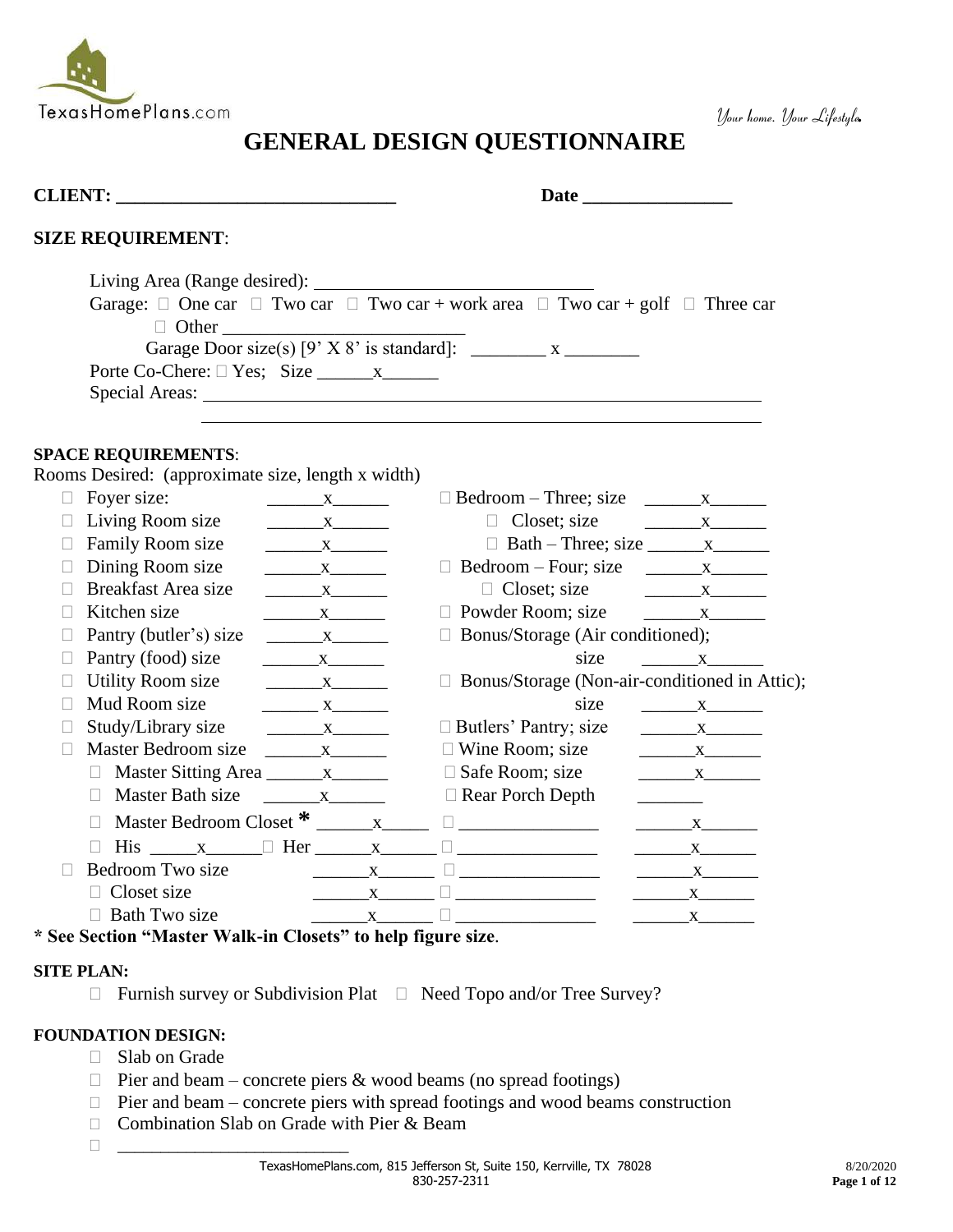**STYLE PREFERENCE (i.e. Exterior Elevation):** (Admittedly there is usually much confusion as to which style a home is but if you have a feel, let us know here)

- □ Ranch
- **Texas Farm**
- German Farm
- $\Box$  Country French
- **Tuscan (Texas Mission)**
- Mediterranean (Old World)
- □ Florida Mediterranean
- $\Box$  Spanish Colonial (A La California)
- □ Craftsman (or Prairie Home)
- Contemporary
- $\Box$  Other (Plantation, Key west, French Quarter, Cape Cod, etc.)  $\Box$
- Or Combination \_\_\_\_\_\_\_\_\_\_\_\_\_\_\_\_\_\_\_\_\_\_\_; \_\_\_\_\_\_\_\_\_\_\_\_\_\_\_\_\_\_\_\_\_\_\_\_\_.

### **ROOF:**

|--|

- Gabled
- $\Box$  Hip
- $\Box$  Combinations (Hip and Gable)
- Mansard
- Other: \_\_\_\_\_\_\_\_\_\_\_\_\_\_\_\_\_\_\_\_\_\_\_\_\_\_\_\_\_\_\_\_\_\_\_\_\_\_\_\_\_\_\_\_\_\_\_\_

### Pitches:

\_\_\_\_/12 \_\_\_\_\_\_\_\_\_\_\_\_\_\_\_\_\_\_\_\_\_\_\_\_\_\_\_\_\_\_\_\_\_\_\_\_\_\_\_\_\_\_\_\_\_\_\_

### Materials:

- $\Box$  Composition, 3-tab  $\Box$  Slate
- $\Box$  Composition, Dimensional  $\Box$  Slate cement
- $\Box$  Composition, Shaped  $\Box$  Tile Shake
- $\Box$  Metal Standing seam  $\Box$  Tile Barrel
- $\Box$  Metal 5-V-Crimp  $\Box$  Wood Shingle
- $\Box$  Metal Corrugated  $\Box$  Wood Shake
- Other \_\_\_\_\_\_\_\_\_\_\_\_\_\_\_\_\_\_\_ Other \_\_\_\_\_\_\_\_\_\_\_\_\_\_\_\_\_\_\_

Eave design:

| Facia:                            | $\Box$ plumb                  | $\Box$ rake |
|-----------------------------------|-------------------------------|-------------|
| Soffit:                           | $\Box$ horizontal $\Box$ rake |             |
| Overhang: (typical) ______ inches |                               |             |

### **VENEER**

- Rock (Stone)
- **Brick**
- $\Box$  Stucco
- Wood
- Cement Board
- Combination: Describe:
	- TexasHomePlans.com, 815 Jefferson St, Suite 150, Kerrville, TX 78028 8/20/2020 8/20/2020 830-257-2311 **Page 2 of 12**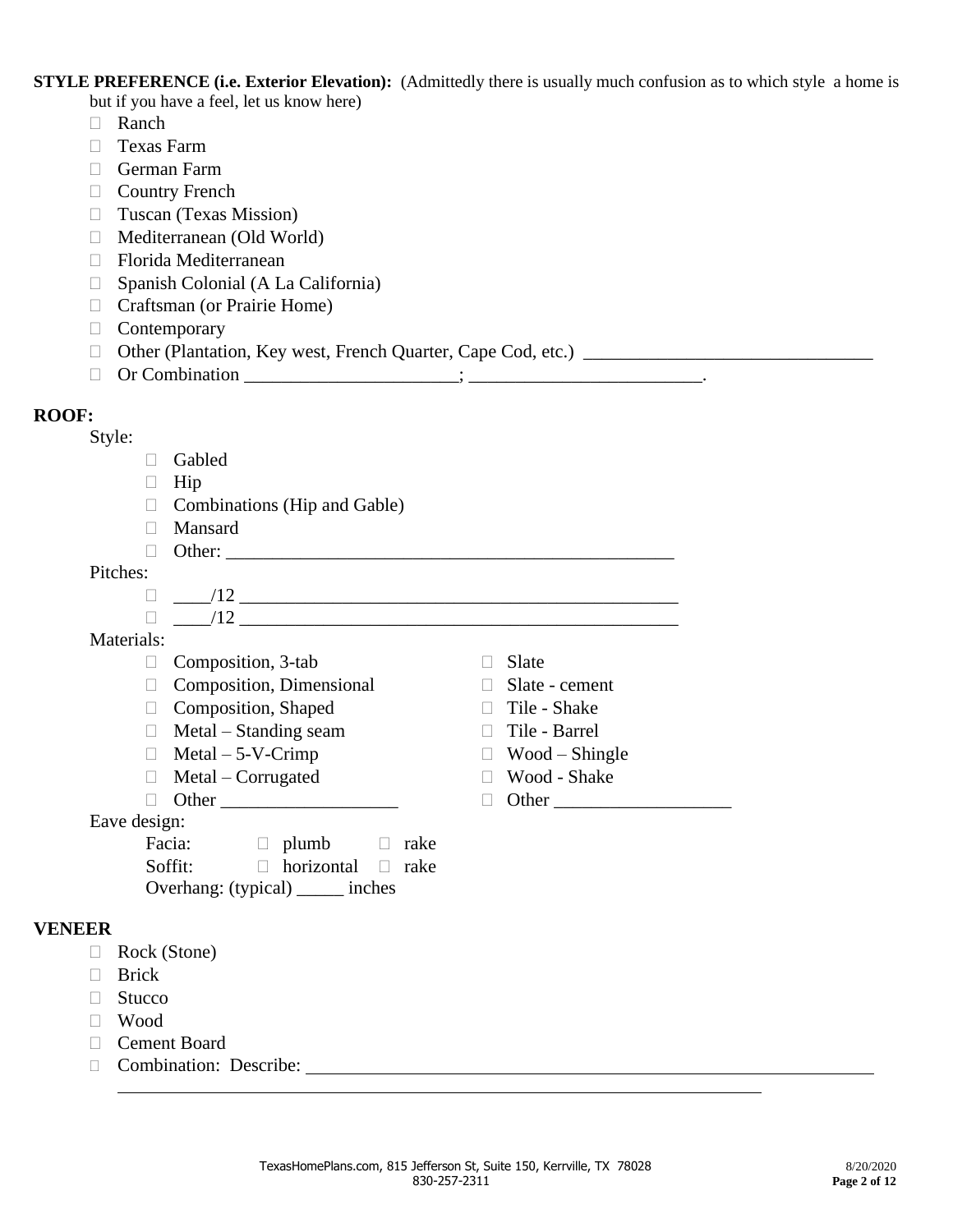### **WINDOWS:**

Material:

- Aluminum
- $\Box$  Wood Clad (either w/ aluminum or vinyl)
- Vinyl
- Fiberglass

# Operation:

- **Fixed**
- □ Single Hung or Double Hung
- □ Horizontal Slide
- Casement
- $\Box$  Fixed Over Awning
- Fixed Over Horizontal Slider
- Awning
- $\Box$  Hopper (tilt in at top)
- $\Box$  Other or combination

# Light Division:

 $\Box$  none  $\Box$  divided (mullions) other

 $\Box$  Mixture – Front & Sides of building divided for Style, Rear where View is, not divided

# Window/Trim Treatment: (if you have a preference)

Where there are multiple windows (side-by-side):

Do you prefer separation of?  $\Box$  4" (typical with Stucco & Siding Veneer)

- $\Box$  6" (optional)
- $\Box$  8" (typical with Stone Veneer)
- $\Box$  Other

 $\Box$  Mulled (joined) together? (How you intend to cover windows will guide you in this decision.)

 $\Box$  Don't have a preference

If tall windows are a desire in some situations we need to know how close to the floor we can place them. The answer to this question in some cases depends on how tall the baseboard you desire is.

 $\Box$  6"  $\Box$  8"  $\Box$  Other

# **DOORS – Passage from Living Room to Porch:**

- $\Box$  French
- Glider door
- $\Box$  Bifold (nanawall.com)
- □ Panoramic Door System (panoramicdoors.com)
- Telescoping Glass Panels (klein-USA.com; park-view.com; glasswalls.com)
- $\Box$  Frameless
- Framed

# **DOORS – Exterior**

Materials:

| $\Box$ Metal | $\Box$ Wood | $\Box$ Fiberglass |
|--------------|-------------|-------------------|
|              |             |                   |

Style – Exterior: Describe: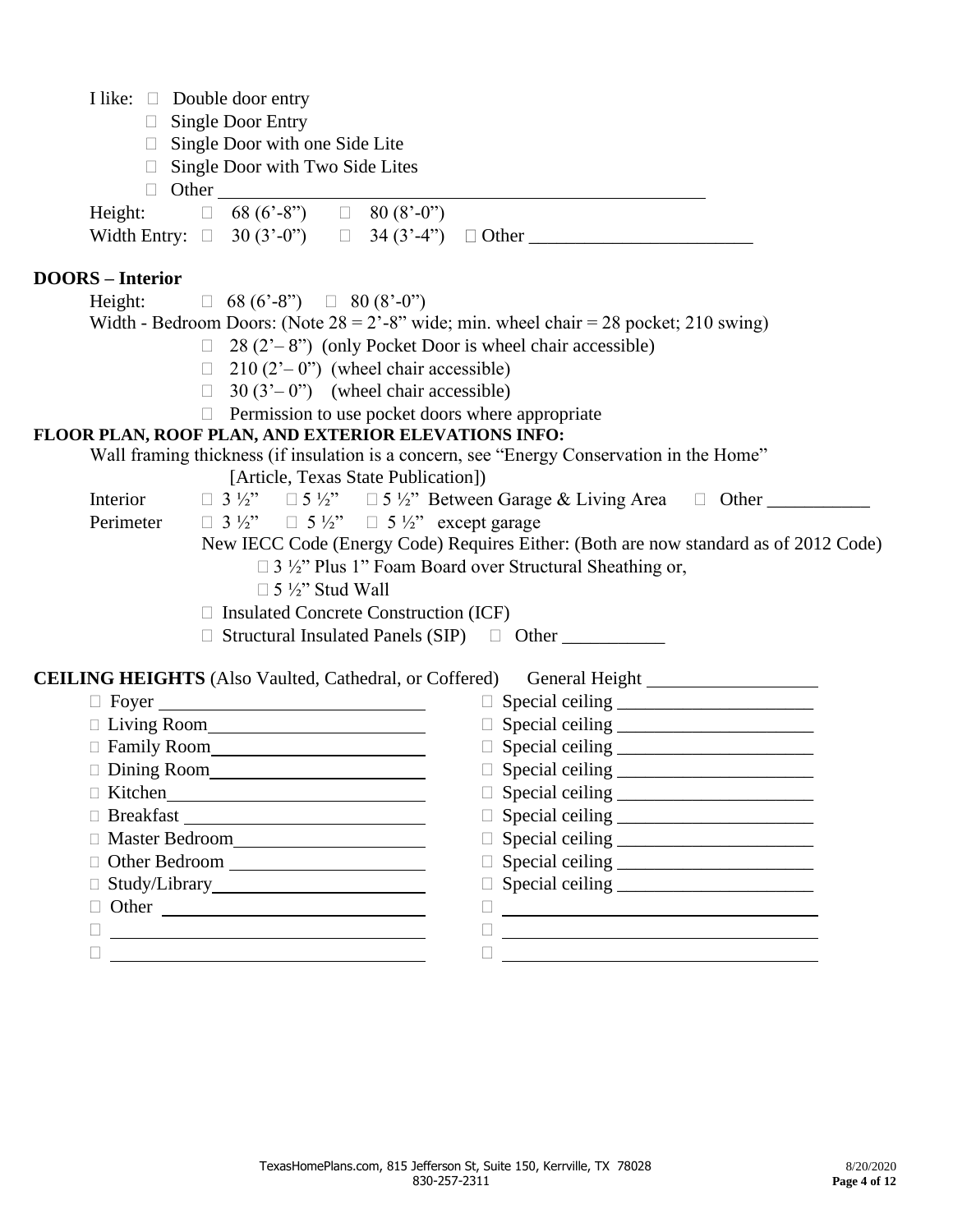### **FIREPLACE:**

Fuel:

- $\Box$  Wood Burning  $\Box$  With Gas Starter
- Wood Burning and /or Gas Logs
- $\Box$  Gas Logs only (not Wood Burning)

Fire Box Type:

- Traditional (all Masonry)
- ISOKERN (Earth Core) [www.isokern.net](http://www.isokern.net/)
- □ Zero Clearance; Metal Box and Metal Chimney
- $\Box$  Freestanding stove
- Rumford [\(www.rumford.com\)](http://www.rumford.com/)
- $\Box$  Other

### Size of Fire Box [Width]:

 $\Box$  36"  $\Box$  42"  $\Box$  48" Other  $\Box$ 

### Height of Hearth:

- $\Box$  18" above Finished Floor (AFF)  $\Box$  With Seat in Front  $\Box$  Just a "Lip" in Front; No Seat
- At floor Level
- $\Box$  4" above Finished Floor [Minimum typical for zero clearance (metal) boxes]
- $\Box$  Other

# **KITCHEN:**

| HEN:                                                                                                     |
|----------------------------------------------------------------------------------------------------------|
| Kitchen Sink Compartments: $\square$ Single Compartment $\square$ Double $\square$ 3-Compartments; width |
| Kitchen Sink Style: $\Box$ Standard $\Box$ Farm (w/Apron) $\Box$ Built-In Dish Drain                     |
| $\Box$ Ice Maker                                                                                         |
|                                                                                                          |
| $\Box$ Faucet w / Flexible Arm near cooktop (Pot Filler)                                                 |
| Refrigerator:                                                                                            |
| $\Box$ 36" Width; $\Box$ Counter Depth 24" or $\Box$ Standard 30" Depth                                  |
| $\Box$ 48" Width; $\Box$ Counter Depth 24" or $\Box$ Standard 30" Depth                                  |
| □ Other: _____________ Width; ___________ Depth                                                          |
|                                                                                                          |
| Dishwasher; Number $\Box$ $\Box$ Left of sink or $\Box$ Right of sink<br>⊔                               |
| Trash Compactor ("Trash Pull-Out", see "Cabinetry (Kitchen)" below) Where?<br>$\Box$                     |
| Cooking Appliances:                                                                                      |
| $\Box$ Oven/Range Combination - Free Standing:                                                           |
| Width: $\Box$ 30" $\Box$ 36" $\Box$ 42" $\Box$ 48" $\Box$ 54"                                            |
| $\Box$ Oven/Range Combination – Drop In:                                                                 |
| Width: $\Box$ 30" $\Box$ 36" $\Box$ 42"                                                                  |
| $\Box$ Cooktop (Separate) with Oven Below (But not connected):                                           |
| Width: $\Box$ 30" $\Box$ 36" $\Box$ 42"                                                                  |

- $\Box$  Cooktop (By itself):
	- Width:  $\Box$  30"  $\Box$  36"  $\Box$  42"
- □ Vent Hood:
	- Down Draft
	- $\Box$  Vent Hood with Microwave Combination
	- $\Box$  Vent Hood with Microwave Cavity
	- □ Decorative Hood Above Cooktop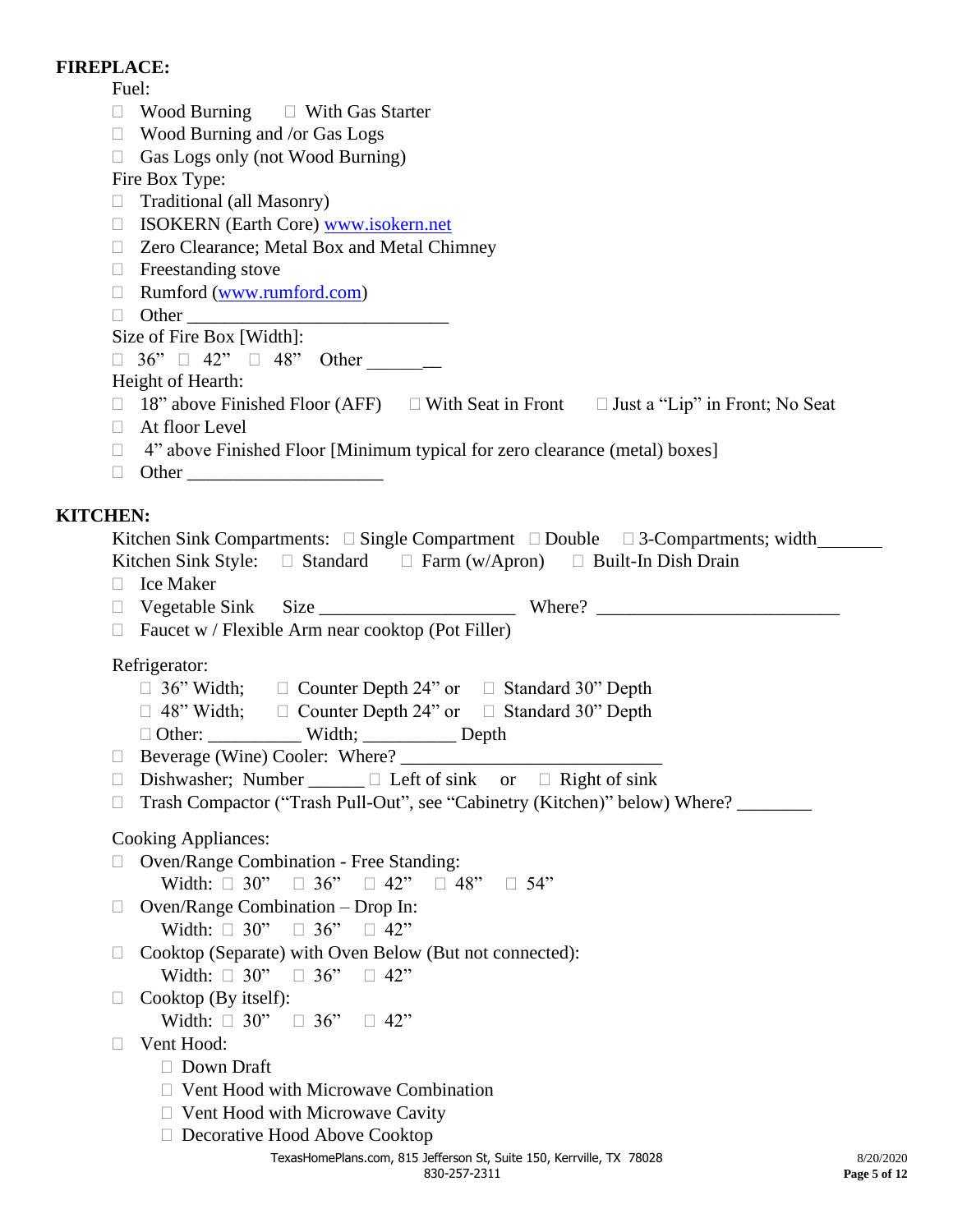Wall Ovens:

- $\Box$  Single
- Double
- □ Oven/Microwave
- $\Box$  Two Ovens (one convection)

 $\Box$  Microwave other than above Vent Hood: Location Preference Microwave Drawer  $\Box$  Warming Drawer: Where  $\Box$  Other Appliances or Plumbing Fixtures \_\_\_\_\_\_\_\_\_\_\_\_\_\_\_\_\_\_\_\_\_\_\_\_\_\_\_\_\_\_\_\_\_\_\_\_\_\_\_\_\_\_\_\_  $\Box$  Fuel Type: Cooktop (Range): Oven: Electric Electric Electric  $\Box$  Gas (Propane)  $\Box$  Gas (Propane) **CABINETRY (KITCHEN):**  $\Box$  Island: Height  $\Box$  Typical 36"  $\Box$  Split: 42" & 36"  $\Box$  Other Purpose?  $\Box$  Breakfast Bar  $\Box$  Prep  $\Box$  Cooking  $\Box$  Cleaning (dishwashing, etc.) Other \_\_\_\_\_\_\_\_\_\_\_\_\_\_\_\_\_\_\_\_ Split Heights? \_\_\_\_\_\_\_\_\_\_ \_\_\_\_\_\_\_\_\_\_ Trash Pullout: Where? \_\_\_\_\_\_\_\_\_\_\_\_\_\_\_\_\_\_\_\_\_\_ Recycle Bins: How Many? \_\_\_\_\_\_; Where? \_\_\_\_\_\_\_\_\_\_\_\_\_\_\_\_; Site of Bin \_\_\_\_\_\_\_\_\_\_\_\_\_ Appliance Garage  $\Box$  Baking Center with Appliance Garage  $\Box$  Wine Storage (dry)  $\Box$  Kitchen Desk:  $\Box$  With Computer  $\Box$  Internet Access  $\Box$  Treatment of Space Between Upper Cabinets & Ceiling:  $\Box$  Open:  $\Box$  with Cove Lights  $\Box$  without Cove Lights Fur Down  $\Box$  Cabinets to Ceiling  $\Box$  TV: Where Coffee Bar: Where \_\_\_\_\_\_\_\_\_\_\_\_\_\_\_\_\_\_\_\_ □ Beverage Bar: Where  $\Box$  Bar Sink  $\Box$  Icemaker  $\Box$  Undercounter Refrigerator  $\Box$  Wine Cooler  $\Box$  Wine Rack □ Other Kitchen Cabinet Details: \_\_\_\_\_\_\_\_\_\_\_\_\_\_\_\_\_\_\_\_\_\_\_\_\_\_\_\_\_\_\_\_\_\_\_\_\_\_\_\_\_\_\_\_\_\_\_\_\_\_\_\_\_ **UTILITY ROOM:** Appliances: Washer Dryer □ Stacked Washer/Dryer Refrigerator □ Freezer Fixtures: Utility Sink:  $\Box$  Free Standing  $\Box$  In Cabinet  $\Box$  Dog Sink  $\Box$  Mop Sink  $\Box$  Commode

- □ Floor Drain
- $\Box$  Other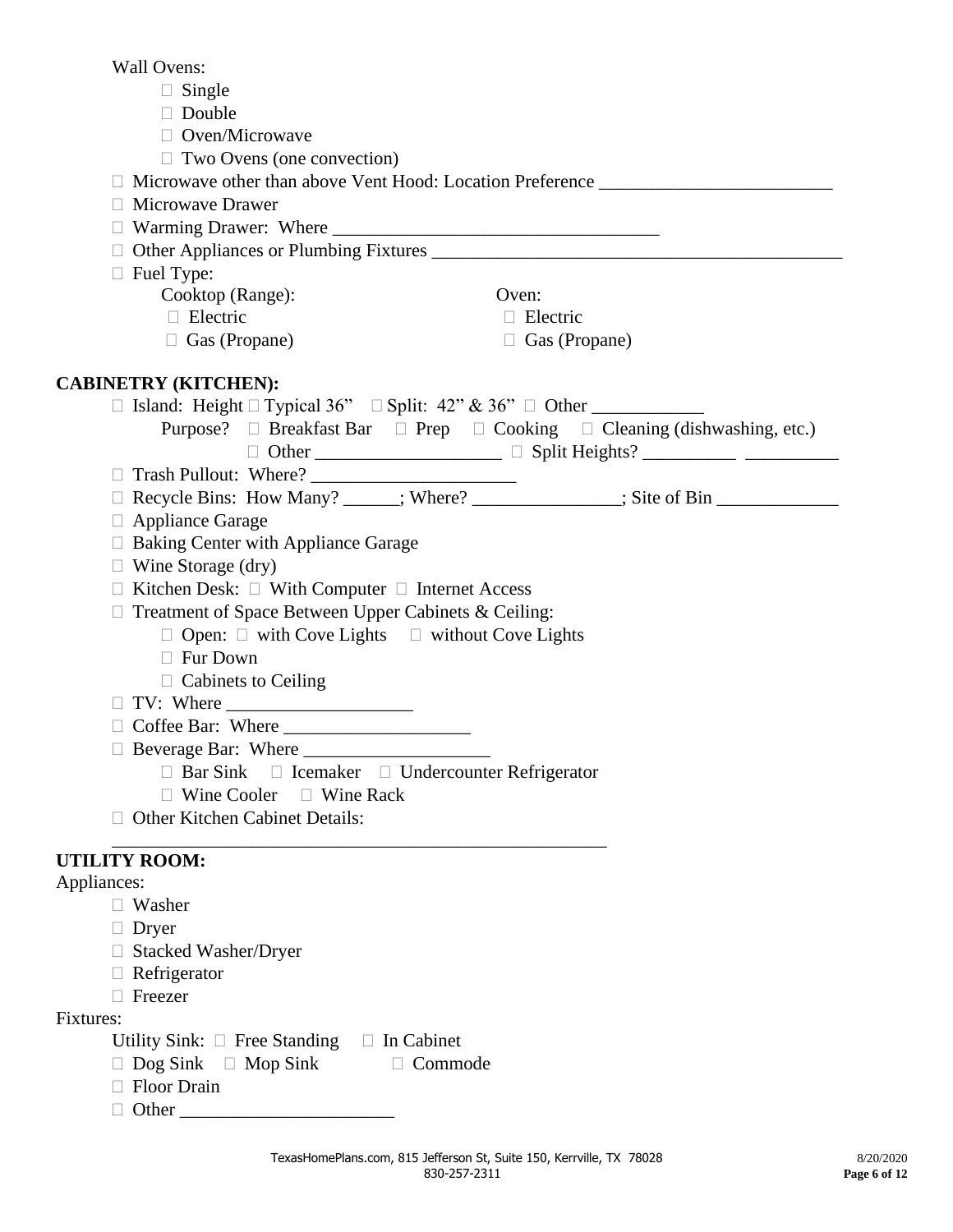Miscellaneous Appliances

|  |  |  |  | $\Box$ Drip-Dry Hanging Space: How much? Lineal Feet: |  |
|--|--|--|--|-------------------------------------------------------|--|
|--|--|--|--|-------------------------------------------------------|--|

 $\Box$  Over Washer/Dryer  $\Box$  Next to Washer/Dryer  $\Box$  Or Both

### Cabinetry:

- □ Broom Closet
- $\Box$  Ironing Board:  $\Box$  Built-in  $\Box$  Or just provide space
- $\Box$  Dog Kennel Area: What size space?  $\Box$  x
- □ Coat Closet
- $\Box$  Treatment of Space Between Upper Cabinets & Ceiling:
	- $\Box$  Open:  $\Box$  with Cove Lights  $\Box$  without Cove Lights
		- □ Fur Down
	- $\Box$  Cabinets to Ceiling
- TV: Where \_\_\_\_\_\_\_\_\_\_\_\_\_\_\_\_\_\_\_\_
- $\Box$  Other Items  $\Box$

# **MASTER BATH:**

 $\Box$  Shower: Size \_\_\_\_\_ X \_\_\_\_\_  $\Box$  With Seat

- $\Box$  With Window; Size  $\Box$ ; Height of Sill (From Floor to Bottom of Window)
- With Soap Niche
- Door-less
- Roll-in
- $\Box$  Rain Head water dispenser
- Number of shower heads \_\_\_\_\_\_\_
- $\Box$  Drop Ceiling above Shower (to encapsulate warmth, if doorless, it is of no consequence)
- $\Box$  Wing Wall Material
	- $\Box$  Glass  $\Box$  Glass Block  $\Box$  Solid Wall (non-transparent)

### $\Box$  Tub

 $\Box$  Standard 60" x 30";  $\Box$  with shower head

- $\Box$  "Garden Tub":  $\Box$  5' oval  $\Box$  6' oval  $\Box$  5' rectangle  $\Box$  6' rectangle
- $\Box$  Jetted Tub:  $\Box$  5' oval  $\Box$  6' oval  $\Box$  Special Shape [Need Design]
- $\Box$  Window: Size \_\_\_\_ X \_\_\_\_; Sill Height (from Floor to Bottom of Window) \_\_\_\_\_\_\_\_\_

Lavatories:  $\Box$  One  $\Box$  Two

other\_\_\_\_\_\_\_\_\_\_\_\_\_\_

| Lighting for Vanity: $\Box$ Strip Lights Above   | $\Box$ Wall Sconces each side of Vanity   |
|--------------------------------------------------|-------------------------------------------|
| Lighting for Lavatory: $\Box$ Strip Lights Above | $\Box$ Wall Sconces each side of Lavatory |

- Commode:  $\Box$  In closet  $\Box$  In alcove  $\Box$  with Washlet seat
- Bidet:  $\Box$  In closet with commode  $\Box$  In separate closet

# $\Box$  Other Fixture

| Cabinetry: |
|------------|
|------------|

| $\Box$ Coffee Bar: $\Box$ Sink $\Box$ Refrigerator (undercounter)                      |      |
|----------------------------------------------------------------------------------------|------|
| $\Box$ Make-up Knee Space Area _____________Height; Width $\Box$ 30" $\Box$ 36" $\Box$ | , 22 |
| Her $\Box$ 32" $\Box$ 36"<br>Lavatory Counter Height: <b>His</b> $\Box$ 32" $\Box$ 36" |      |
| (old Standard = 32"; more popular today = $36"$ )                                      |      |
| Lavatory Counter Width: <b>HIS</b> HERS<br>(excluding knee space)                      |      |
| $\Box$ Hair Appliance Closet                                                           |      |

- $\Box$  Medicine Cabinets by Lavatories (if possible)
- $\Box$  TV: Where  $\_\_$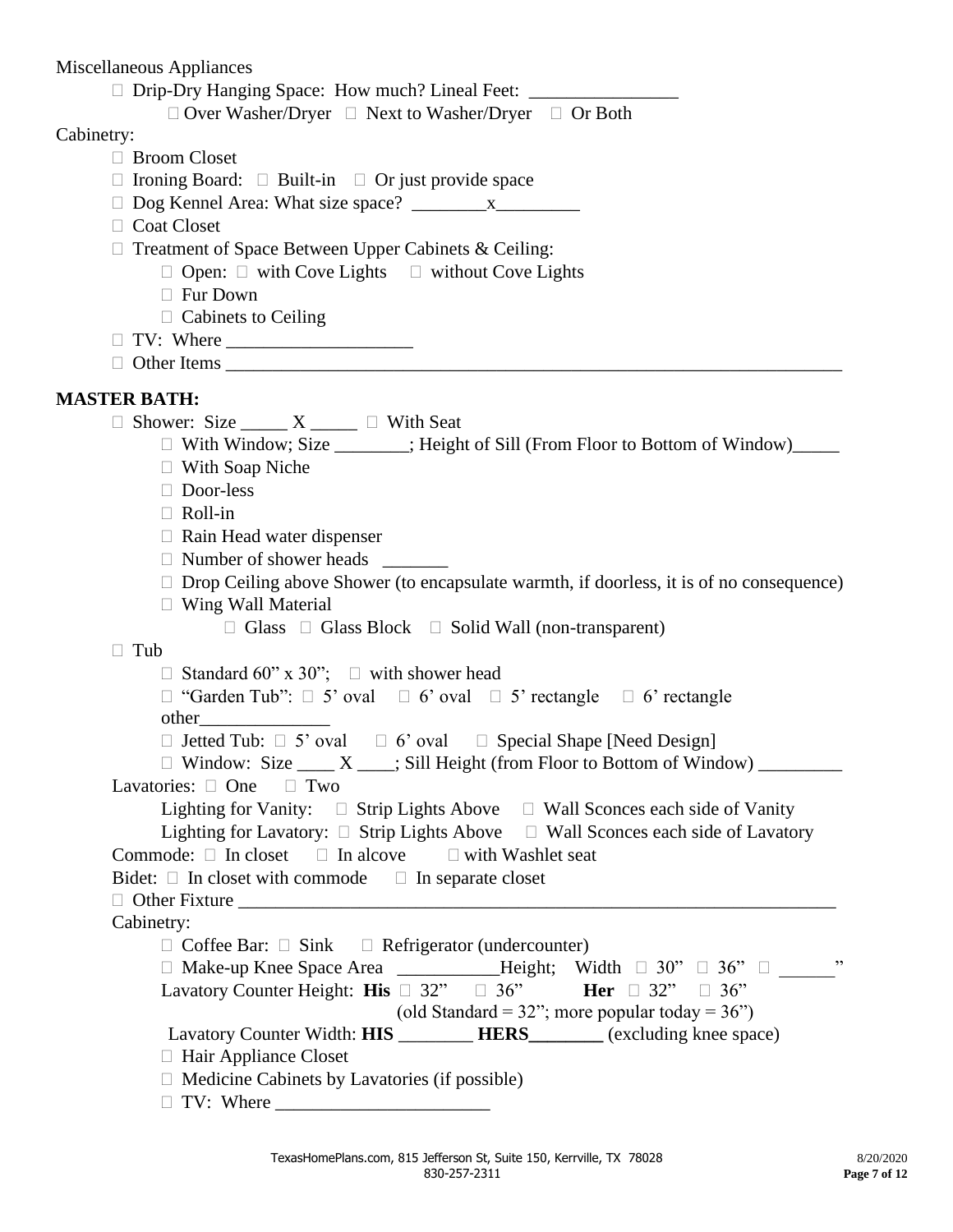### **GUEST BATH – 1:**

Lavatories:  $\Box$  One  $\Box$  Two

Commode:  $\Box$  In closet  $\Box$  In alcove  $\Box$  open

 $\Box$  Shower/Tub Combination:  $\Box$  Standard 5' x 30"

- □ Other
- $\Box$  Shower by Itself: Size
- Door-less
- $\Box$  Roll-in
- $\Box$  Drop Ceiling above Shower (to encapsulate warmth, if door-less, it is of no consequence)
- Wing Wall Material
	- □ Glass
	- Glass Block
	- $\Box$  Solid Wall (non-transparent)

### $\Box$  Tub

- $\Box$  Standard 60" x 30"; with shower head
- $\Box$  "Garden Tub":  $\Box$  5' oval  $\Box$  6' oval
- $\Box$  Jetted Tub:  $\Box$  5' oval  $\Box$  6' oval  $\Box$  Special Shape [Need Design]
- □ Window: Size \_\_\_\_\_\_\_\_\_\_\_Sill Height (from Floor to Bottom of Window) \_\_\_\_\_\_\_\_\_\_\_\_\_\_\_

### **GUEST BATH – 2:**

Lavatories:  $\Box$  One  $\Box$  Two

Commode:  $\Box$  In closet  $\Box$  In alcove  $\Box$  open

- $\Box$  Shower/Tub Combination:  $\Box$  Standard 5' x 30"
	- □ Other
- Shower by Itself: Size \_\_\_\_\_\_\_\_\_\_\_\_\_
	- □ Doorless
	- Roll-in
	- $\Box$  Drop Ceiling above Shower (to encapsulate warmth, if doorless, it is of no consequence)
	- Wing Wall Material
		- $\Box$  Glass
		- □ Glass Block
		- $\Box$  Solid Wall (non-transparent)

### $\Box$  Tub

- $\Box$  Standard 60" x 30"; with shower head
- $\Box$  "Garden Tub":  $\Box$  5' oval  $\Box$  6' oval
- $\Box$  Jetted Tub:  $\Box$  5' oval  $\Box$  6' oval  $\Box$  Special Shape [Need Design]
- $\Box$  Window: Size \_\_\_\_\_\_; Sill Height (from Floor to Bottom of Window) \_\_\_\_\_\_\_\_\_\_
- $\Box$  Other Items

# **POWDER ROOM:**

Lavatory: Height  $\Box$  36"  $\Box$  32"  $\Box$  Other Commode:  $\Box$  In closet  $\Box$  In alcove  $\Box$  In open

 $\Box$  Other Items

# **MASTER WALK-IN CLOSET:**

 $\Box$  Separate or  $\Box$  Both in one (Can we have common entry & then split?  $\Box$  Yes  $\Box$  No)

- $\Box$  From Bedroom Enter Bath & then Closets
- $\Box$  From Bedroom go through Hall with Closets off Hall & then into Bath from Hall
- $\Box$  From Bedroom enter Bath through one door  $\&$  from bedroom enter Closet via another Door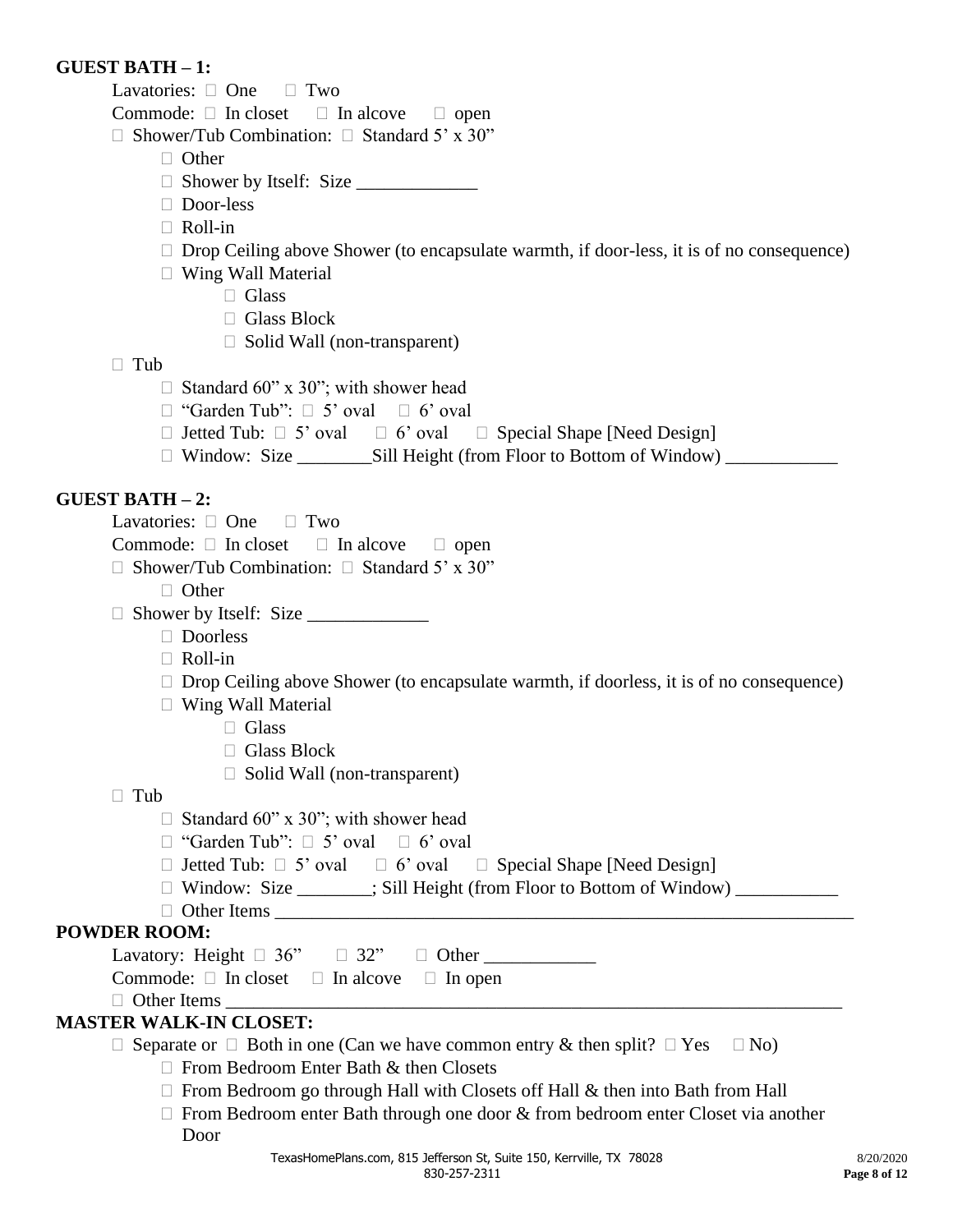| Determine Size of Closet: (space requirements) |  |  |  |  |
|------------------------------------------------|--|--|--|--|
|                                                |  |  |  |  |

| $\Box$ Linear feet of short hanging (shirt, i.e.): His Her           |  |  |
|----------------------------------------------------------------------|--|--|
|                                                                      |  |  |
| Drawer Base (42" high) with open shelving above:                     |  |  |
| His: $\Box$ 36" width $\Box$ 42" width $\Box$ 48" width $\Box$ Other |  |  |
| Her: $\Box$ 36" width $\Box$ 42" width $\Box$ 48" width $\Box$ Other |  |  |
| $\Box$ Ironing Board                                                 |  |  |
| $\Box$ Other Items $\Box$                                            |  |  |

### **GUEST BEDROOM – 1 CLOSET:**

| Type: $\Box$ Walk-in $\Box$ Step-in (single door; 4' deep; 5-6' wide) $\Box$ Reach-in (doors: $\Box$ Swing $\Box$ By-pass) |  |
|----------------------------------------------------------------------------------------------------------------------------|--|
| $\Box A$ Bank of Shelves? $\Box$ Not Necessary $\Box$ Yes; how many feet wide?                                             |  |
| Linear feet of Hanging? $\overline{\phantom{a}}$                                                                           |  |

### **GUEST BEDROOM – 2 CLOSET:**

Type:  $\Box$  Walk-in  $\Box$  Step-in (single door; 4' deep; 5-6' wide)  $\Box$  Reach-in (doors:  $\Box$  Swing  $\Box$  By-pass) A Bank of Shelves? Not Necessary Yes; how many feet wide? \_\_\_\_\_\_\_\_\_\_\_\_\_\_\_\_ Linear feet of Hanging? \_\_\_\_\_\_\_\_\_\_\_\_\_\_\_\_\_\_\_\_\_\_\_\_\_\_\_\_

### **STUDY – STORAGE CLOSET:**

Type:  $\Box$  Walk-in  $\Box$  Step-in (single door; 4' deep; 5-6' wide)  $\Box$  Reach-in (doors:  $\Box$  Swing  $\Box$  By-pass)  $\Box$  A Bank of Shelves?  $\Box$  Not Necessary  $\Box$  Yes; how many feet wide? Linear feet of Hanging? \_\_\_\_\_\_\_\_\_\_\_\_\_\_\_\_\_\_\_\_\_\_\_\_\_\_\_\_

### **WINE FACILITES:**

Wine Room:

With Conditioner (Humidifier, Dehumidifier, Temperature Control)

 $\Box$  Split System  $\Box$  Self Contained Unit

□ Without Conditioner

Wine Closet No Yes \_\_\_\_\_\_\_\_\_\_\_\_\_\_\_\_\_\_\_\_\_\_\_\_\_\_\_\_\_\_\_\_\_

### **MISCELLANEOUS ITEMS:**

### Electrical:

Ceiling Fans: Yes; Where? \_\_\_\_\_\_\_\_\_\_\_\_\_\_\_\_\_\_\_\_\_\_\_\_\_\_\_\_\_\_\_\_\_\_\_\_\_\_\_\_\_\_\_\_\_\_\_\_\_\_

Counter Plugs:  $\Box$  Standard  $\Box$  At the Top of Backsplash in Strip Where do you desire TV's?

\_\_\_\_\_\_\_\_\_\_\_\_\_\_\_\_\_\_\_\_\_\_\_\_\_\_\_\_\_\_\_\_\_\_\_\_\_\_\_\_\_\_\_\_\_\_\_\_\_\_

Which of these will not be flat screen/wall hung?\_\_\_\_\_\_\_\_\_\_\_\_\_\_\_\_\_\_\_\_\_\_\_\_\_\_\_\_\_\_\_\_\_\_

| Where do you desire entertainment equipment ( <i>i.e.</i> including cable TV box, modem, and |
|----------------------------------------------------------------------------------------------|
| router, etc.) Currently, we are typically establishing a closet (approximately 2' x 2') to   |
| house this equipment.                                                                        |
| Do you desire providing power for future security cameras? $\Box$ Yes<br>$\Box$ No           |

\_\_\_\_\_\_\_\_\_\_\_\_\_\_\_\_\_\_\_\_\_\_\_\_\_\_\_\_\_\_\_\_\_\_\_\_\_\_\_\_\_\_\_\_\_\_\_\_\_\_\_\_\_\_\_\_\_\_\_\_\_\_\_\_\_\_\_\_\_\_\_\_\_\_

|  |  |  | Do you desire a Generator Transfer Switch? $\Box$ Yes $\Box$ No If so, where? |
|--|--|--|-------------------------------------------------------------------------------|
|  |  |  |                                                                               |

How will Generator be powered?  $\Box$  Gasoline  $\Box$  Propane  $\Box$  Natural Gas Other requests: \_\_\_\_\_\_\_\_\_\_\_\_\_\_\_\_\_\_\_\_\_\_\_\_\_\_\_\_\_\_\_\_\_\_\_\_\_\_\_\_\_\_\_\_\_\_\_\_\_\_\_\_\_\_\_\_\_\_\_\_\_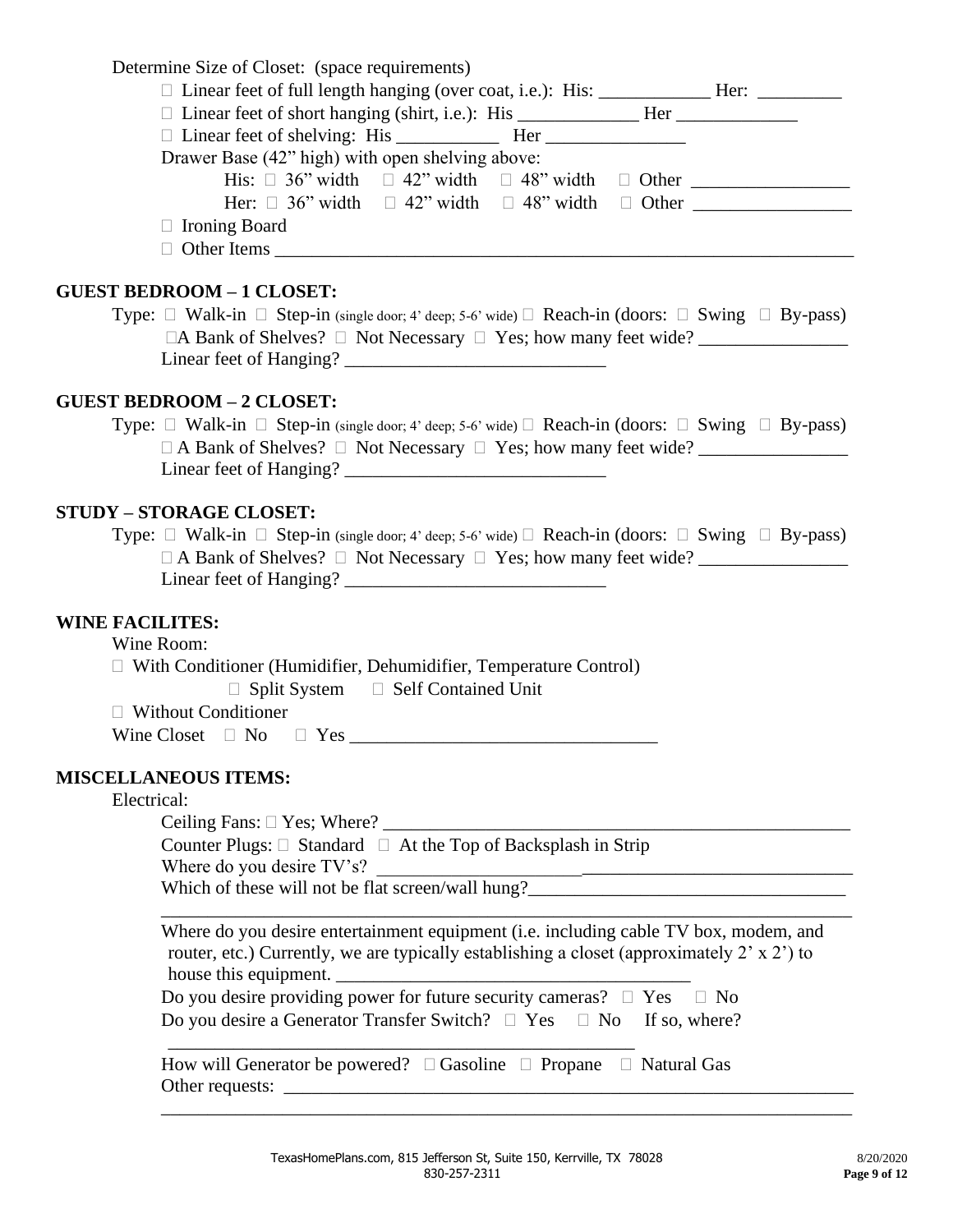Air-Conditioning Items: Return-air Sources:  $\Box$  In ceilings is ok (if attic filter is assessable)  $\Box$  In wall  $\Box$  High/low system Location of Air-handler:  $\Box$  In attic is ok  $\Box$  In closet Fuel for Heating:  $\Box$  Electric  $\Box$  Gas (propane) Other Items: \_\_\_\_\_\_\_\_\_\_\_\_\_\_\_\_\_\_\_\_\_\_\_\_\_\_\_\_\_\_\_\_\_\_\_\_\_\_\_\_\_\_\_\_\_\_\_\_\_\_\_\_\_\_\_\_\_\_\_\_\_\_\_ Safe Room:  $\Box$  protection from intruder  $\Box$  protection from theft  $\Box$  fire tornado  $\Box$  other **PLUMBING ITEMS:** Hose Bibs: Number Whole-house Drain \_\_\_\_\_\_\_\_\_\_\_ Water Softener: Where \_\_\_\_\_\_\_\_\_\_\_\_\_\_\_\_\_ Water Heater:  $\Box$  Traditional Tank Style Electric Gas (propane) Number of Heaters? \_\_\_\_\_\_\_\_\_\_ □ Tank-less  $\Box$  Electric  $\Box$  Gas (propane) Number □ Hybrid-Heat-pump Water Heater  $\Box$  Circulating Pump □ Floor Drains: Where\_\_\_\_\_\_\_\_\_\_\_\_\_\_\_\_\_\_\_\_\_\_\_\_\_\_\_\_\_\_\_\_\_\_\_\_\_\_\_\_\_\_\_\_\_\_\_\_\_\_\_\_\_\_\_\_\_\_\_\_\_\_\_\_\_\_\_\_\_\_\_\_\_\_ **CABINETRY & OTHER MISC. ITEMS:**

Built-in Safe:  $\Box$  Wall  $\Box$  Floor; Where  $Niches: \Box Yes \Box No \qquad Type: \_$ 

### **OUTDOOR KITCHEN:**

- $\Box$  Built-in Grill:  $\Box$  Electric  $\Box$  Gas (propane)
- $\Box$  Ice Bin (Deep Stainless-Steel Sink)
- $\Box$  Sink
- Under-counter Refrigerator
- Under-counter Beverage Cooler
- □ Built-in Oven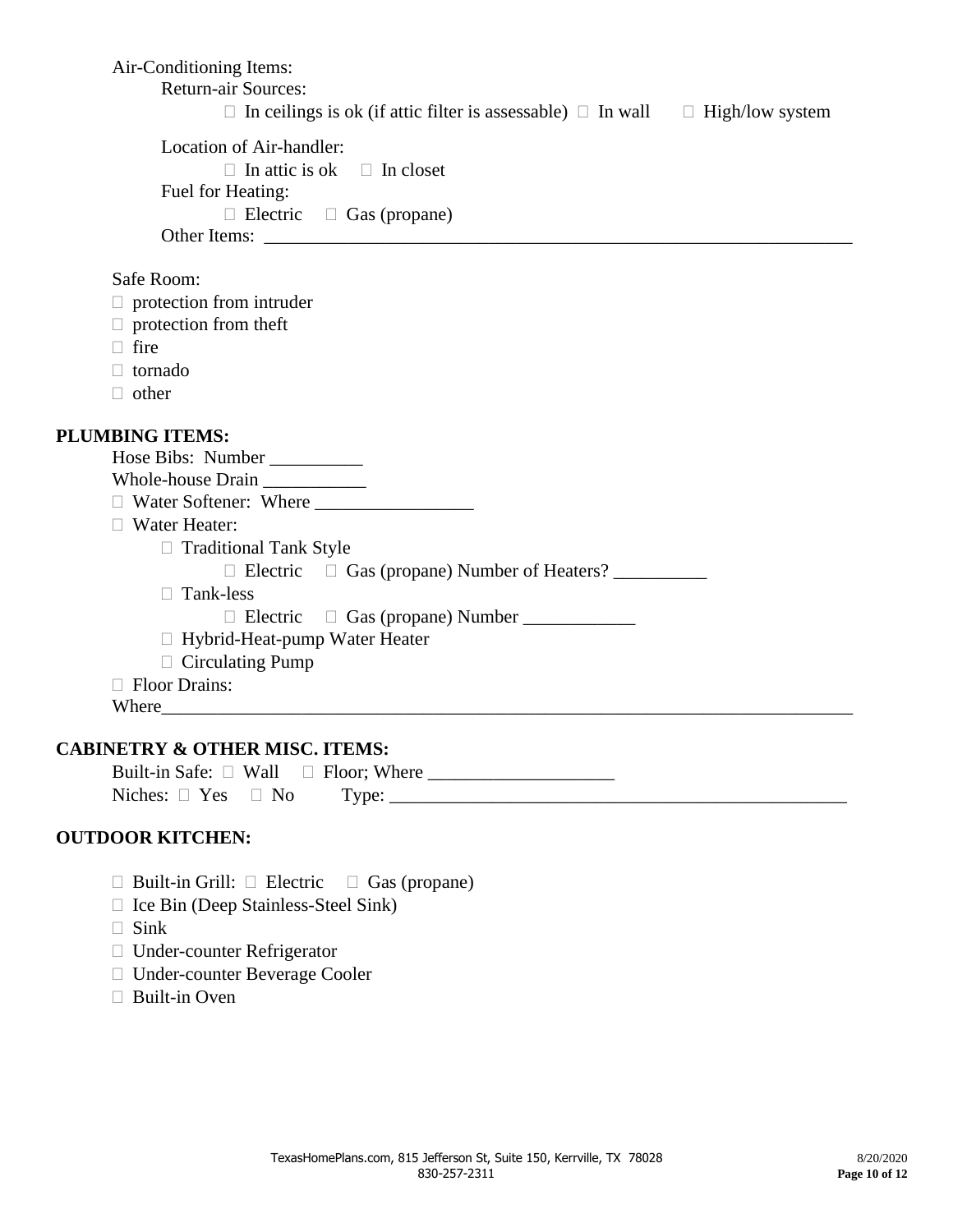### **FLOORING:**

|                        | Stained  |       |                        |        |        | Exposed  |       |
|------------------------|----------|-------|------------------------|--------|--------|----------|-------|
| Interior               | Concrete | Tile* |                        | Wood** | Carpet | Concrete | Other |
|                        |          |       | **glue-down **recessed |        |        |          |       |
| Living Room            |          |       |                        |        | П      | Г        |       |
| <b>Family Room</b>     |          |       |                        |        |        |          |       |
| Kitchen                |          |       |                        |        |        |          |       |
| Dining Room            | П        | П     |                        | П      |        |          |       |
| Breakfast/Conversation | П        |       |                        |        |        |          |       |
| Halls                  |          |       |                        |        |        |          |       |
| <b>Utility</b>         |          |       |                        |        |        |          |       |
| Mud Room               |          |       |                        |        |        |          |       |
| <b>Master Bedroom</b>  |          |       |                        |        |        |          |       |
| <b>MB</b> Closet       |          |       |                        |        |        |          |       |
| <b>Master Bath</b>     |          |       |                        |        |        |          |       |
| <b>Guest Bedrooms</b>  |          |       |                        |        |        |          |       |
| <b>GB</b> Closets      |          |       |                        |        |        |          |       |
| <b>Guest Bath</b>      |          |       |                        |        |        |          |       |
| Study                  | П        |       |                        |        |        |          |       |
| Foyer/Entry            |          |       |                        |        |        |          |       |
| Other                  |          |       |                        |        |        |          |       |
| <b>Other</b>           | П        |       |                        |        |        |          |       |

**\*" Tile" includes vinyl, cork and other composites.**

**\*\* If Wood, will it be engineered glue-down or recessed in slab?**

### **Exterior**

| Porch  | $\overline{\phantom{a}}$ |  |  |
|--------|--------------------------|--|--|
| Garage | $\overline{\phantom{a}}$ |  |  |